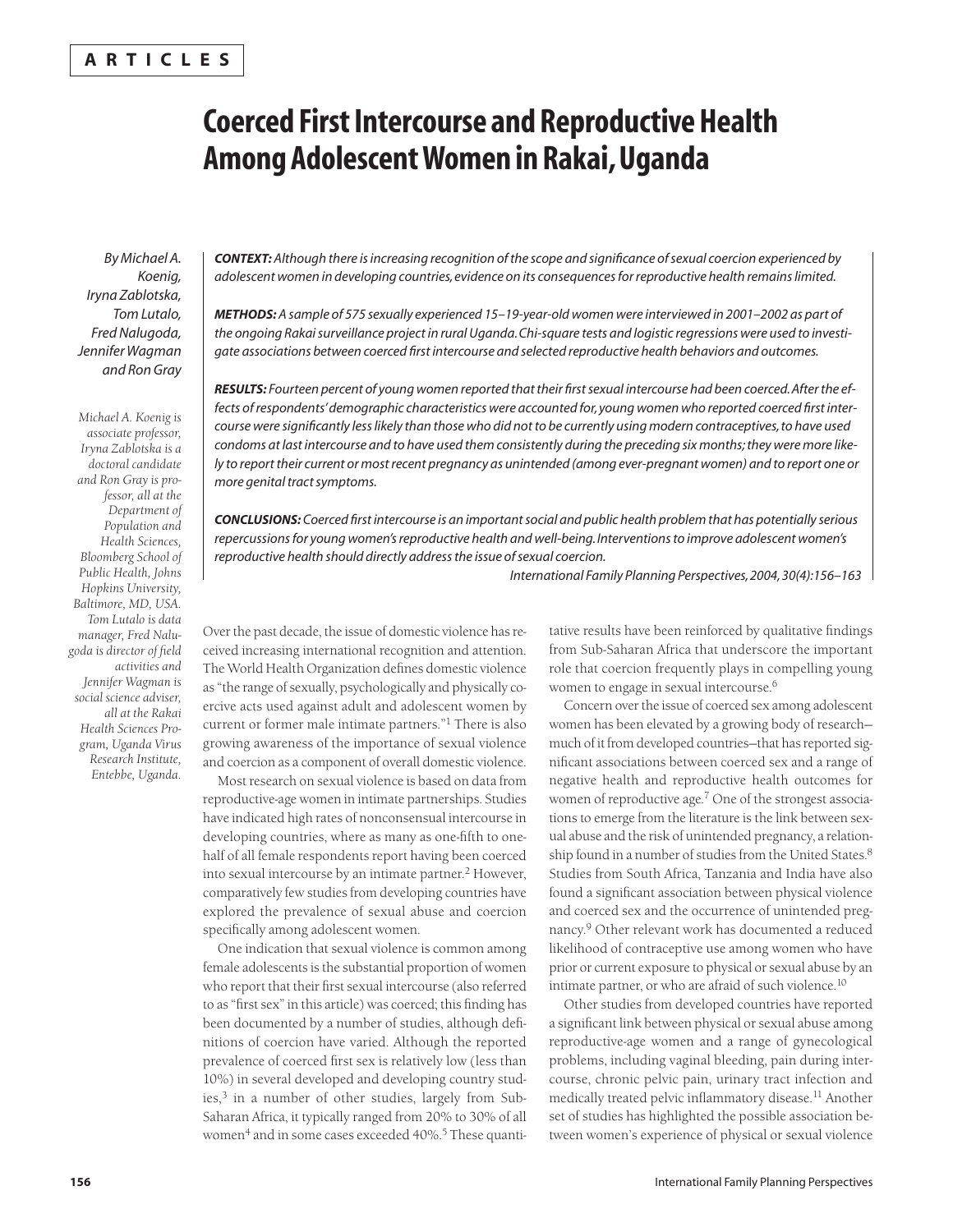and their risk of contracting a sexually transmitted infection (STI), $^{12}$  including HIV; $^{13}$  in several studies from Sub-Saharan Africa, HIV-positive women were significantly more likely to report prior physical abuse or coerced sex than were HIV-negative women. $14$  Consistent with these results are findings from U.S. studies that indicate elevated levels of sexual risk behavior among women who have experienced coerced sex,<sup>15</sup> along with decreased levels of condom negotiation or use.16

Evidence concerning the reproductive health sequelae of physical and sexual violence thus remains limited and has been drawn largely from studies in the United States or other developed countries. Moreover, most studies have focused on women of all reproductive ages rather than on adolescents specifically. Many of the existing studies have also used data from special, high-risk populations rather than from more broadly representative samples. Finally, existing studies display substantial variability in methodological rigor with respect to study design and controls for potentially confounding risk factors.

Data collected in rural Uganda in 2001–2002 provide a unique opportunity to explore in greater depth the issue of coerced sex and its reproductive health sequelae among young women in a community-based sample. In this paper, we present findings on the linkages between coerced first sex and selected reproductive health behaviors and outcomes in a sample of 575 sexually experienced adolescent women.

## **METHODS**

## **Setting and Data**

The setting for this study is rural Uganda. Premarital sex is common in Uganda and is a widely accepted behavior for young people of both genders.17 One-quarter of Ugandan women have had sex by age 15, and two-thirds have done so by age  $18;^{18}$  a significant proportion initiate sex prior to marriage.<sup>19</sup> Although many young women's sexual relationships appear to be volitional, some qualitative evidence from Uganda suggests that force and coercion may also frequently be a factor.<sup>20</sup>

Data for the present study came from the ongoing Rakai Project, which was started in 1987 as a collaborative intervention research initiative to understand and reduce HIV transmission in rural Uganda. Rakai, a rural district in southwestern Uganda that borders Tanzania and Lake Victoria, has been at the center of the country's HIV/AIDS epidemic, with an estimated HIV prevalence of 16% in the mid-1990s.<sup>21</sup> In 1994, 56 communities located on secondary roads in Rakai were randomly selected and aggregated into 10 clusters; each cluster was randomly assigned to an intervention arm, which received mass STI treatment, or to a control arm.\*<sup>22</sup> Interviews were conducted in respondents' homes at regular 10-month intervals and included a detailed questionnaire that collected data on demographic characteristics, health status and sexual behavior and partnerships. Respondents were also asked to provide blood and urine samples to be tested for HIV and

selected STIs. All participants in both arms were educated about HIV, other STIs and family planning; given condoms free of charge; and provided with HIV test results, HIV/STI counseling, and treatment for general health problems and STIs on request.<sup>23</sup> No financial incentives were provided to respondents for their participation in the study. The study was approved by one institutional review board in Uganda and two in the United States.

Between March 2001 and February 2002, all 15–49-yearold women who had been enrolled in the Rakai surveillance system prior to the 2001–2002 round were asked a series of questions concerning their experience of physical and sexual violence during their lifetime and in the last 12 months.<sup>24</sup> Respondents were specifically asked whether force had been used the first time they had sex. Those who replied affirmatively were asked about the specific actions (both verbal and physical) that accompanied coercion at first sex. Respondents were also asked how willing they had been to engage in sex the first time. In this study, all women who reported that force had been used to compel them into first intercourse were classified as having had coerced first sex.† The 2001–2002 survey round also collected information on current use of contraceptives, pregnancy history, experience with unintended pregnancy, lifetime number of sexual partners, condom use at last sex, consistency of condom use in the last six months, and current symptoms of STIs and genital tract morbidity.

Procedures carefully established over the last decade in the Rakai Project for the collection of sensitive information included safeguards to protect the confidentiality of information provided by respondents and to minimize potential risks associated with participation in the study. Consent to participate was obtained from all respondents at enrollment and at each follow-up contact. Interviews were conducted in complete privacy by highly trained, same-sex interviewers, and no information from the survey was disclosed to respondents' family members. Completed questionnaires were kept in secure facilities, and interview schedules were coded with participants' study identification; no personal identifiers were included. In 2001–2002, only limited domestic violence services existed in this rural setting, but the Rakai Project has subsequently expanded both violence prevention efforts and counseling and support services for abused women.

Our primary study population consisted of all sexually experienced women who were aged 15–19 at the time of the 2001–2002 survey, had been enrolled in the surveillance system prior to this round,<sup>†</sup> and provided informa-

<sup>\*</sup>In 1999, 12 communities from the original Rakai surveillance area were dropped, and 12 new communities were added.

<sup>†</sup>This measure exhibited a high level of internal consistency with the measure of how willing respondents had been to have sex the first time: Eighty-four percent of young women who reported that their first sexual experience had been coerced also stated that they had been unwilling to engage in sex at that time.

<sup>‡</sup>New entrants into the surveillance system—many of whom had recently turned 15—were interviewed separately and not included in the followup survey; as a result, newly sexually active women may be underrepresented.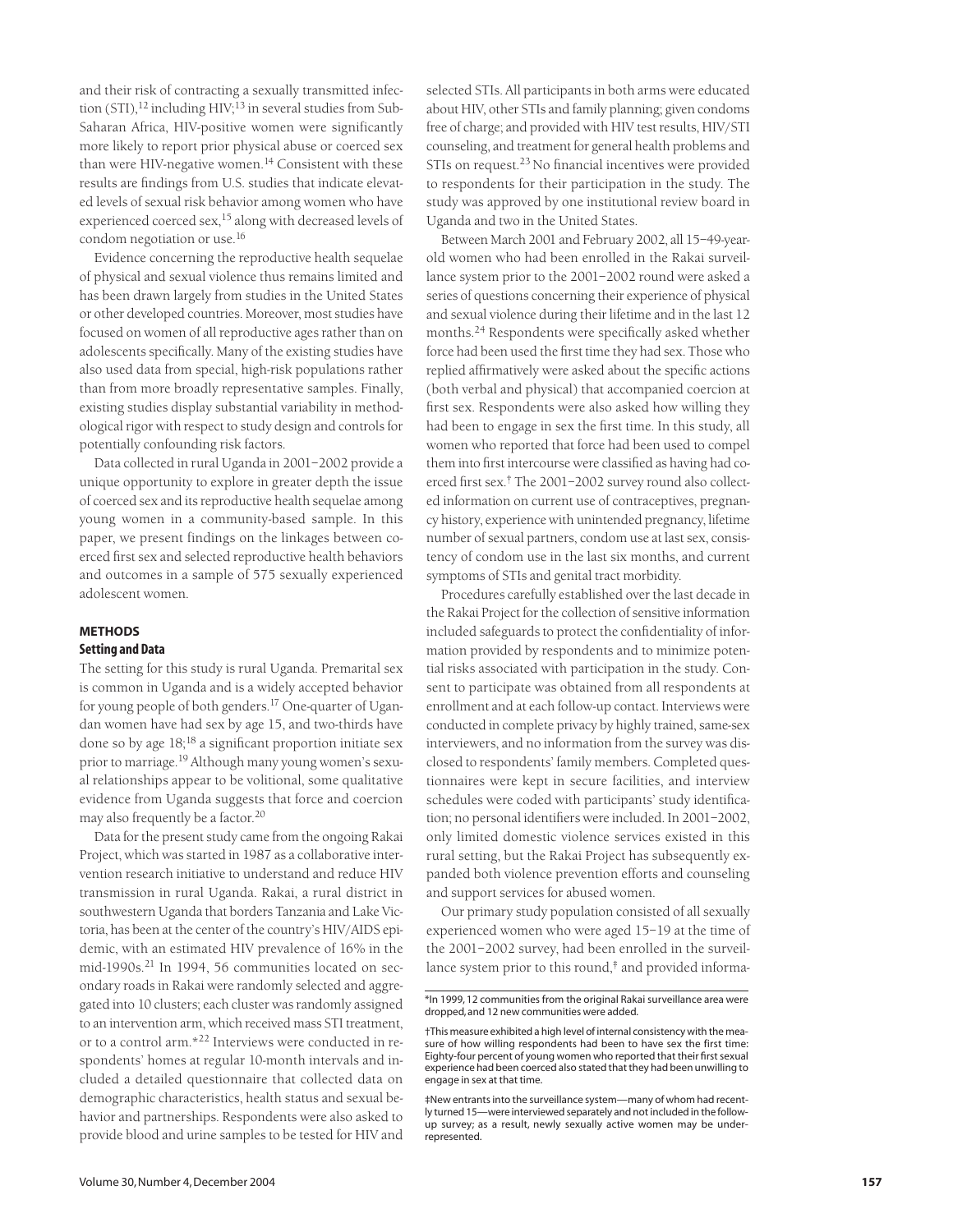*FIGURE 1. Among sexually experienced women aged 15–19, percentage who reported having experienced sexual coercion in the 12 months preceding the survey, by experience of coerced first sex, according to cumulative number of partners*



*Note:* Difference between those who reported coerced first sex and those who did not was significant at p≤.01 for each comparison.

> tion on their first sexual intercourse. These selection criteria yielded a sample of 575 young women.

#### **Statistical Analysis**

We used Pearson chi-square tests to assess significant differences in the prevalence of reproductive health outcomes among women who reported coerced first sex and among those who did not. We used multivariate logistic regressions, stratified by marital status, to evaluate associations between coerced first intercourse and dichotomous variables

*TABLE 1. Percentage distributions of sexually experienced Ugandan women aged 15–19, by selected measures of reproductive behavior, according to marital status and experience of coerced first sex*

| Measure                          | All<br>Coerced first sex |           | Married           |           | Unmarried         |           |
|----------------------------------|--------------------------|-----------|-------------------|-----------|-------------------|-----------|
|                                  |                          |           | Coerced first sex |           | Coerced first sex |           |
|                                  | Yes                      | No        | Yes               | No        | Yes               | No.       |
| <b>Current contraceptive use</b> | $(N=83)$                 | (N=492)   | $(N=46)$          | (N=249)   | $(N=37)$          | $(N=243)$ |
| Yes                              | 18.1                     | 33.5      | 8.7               | 17.7      | 29.7              | 49.8      |
| No                               | 81.9                     | 66.5      | 91.3              | 82.3      | 70.3              | 50.2      |
| $\chi^2$ p-value                 | .005                     |           | .130              |           | .023              |           |
| <b>Ever pregnant</b>             | $(N=82)$                 | $(N=492)$ | $(N=45)$          | $(N=249)$ | $(N=37)$          | $(N=243)$ |
| Yes                              | 80.5                     | 64.6      | 100.0             | 97.2      | 56.8              | 31.3      |
| <b>No</b>                        | 19.5                     | 35.4      | 0.0               | 2.8       | 43.2              | 68.7      |
| $\chi^2 p$ -value                | .005                     |           | .255              |           | .002              |           |
| Intendedness of current or       |                          |           |                   |           |                   |           |
| most recent pregnancy†           | $(N=66)$                 | $(N=316)$ | $(N=45)$          | $(N=242)$ | $(N=21)$          | $(N=74)$  |
| Intended                         | 40.9                     | 58.5      | 46.7              | 64.9      | 28.6              | 37.8      |
| Unintended                       | 51.5                     | 36.7      | 44.5              | 29.3      | 66.7              | 60.8      |
| No preference                    | 7.6                      | 4.8       | 8.9               | 5.8       | 4.8               | 1.4       |
| $\chi^2$ p-value                 | .031                     |           | .069              |           | .500              |           |
| Total                            | 100.0                    | 100.0     | 100.0             | 100.0     | 100.0             | 100.0     |

†Restricted to ever-pregnant women.

designed to measure reproductive health behaviors and outcomes: current use of modern contraceptive methods,\* condom use at last intercourse, consistent condom use with all partners during the last six months, reporting one or more current genital tract symptoms and, among ever-pregnant women, reporting the current or most recent pregnancy as unintended (i.e., mistimed or unwanted). The following demographic characteristics were included as categorical variables in all adjusted regression models: educational level (fewer than five years of schooling, 5–7 years and eight or more years), age at first intercourse (younger than 14, 14–15 and 16 or older), religious affiliation (Catholic, Muslim or other) and current marital status (marriage was defined as either legal or consensual union). The statistical package of STATA 8.1 was used for all analyses.25

## **RESULTS**

Overall, 19% of young women had had fewer than five years, 49% had had 5–7 years and 33% had had eight or more years of schooling. Nineteen percent reported that they were still attending school; thus, levels of education ultimately attained are likely to be somewhat higher than the levels reported in the survey. Roughly three in five participants were Catholic, one in five were Muslim, and the remainder reported other religious affiliations. In this population of sexually experienced young women, 13% said that they had first had sex before the age of 14, 46% at age 14 or 15, and 41% at age 16 or older. At the time they were interviewed, 52% of women were married, 44% were never-married and 4% were previously, but not currently, married.

## **Prevalence of Coerced First Sex**

Fourteen percent of all respondents reported that their first sexual intercourse had been coerced (not shown). The likelihood of a respondent's first intercourse having been coerced was strongly associated with the age at which it occurred: Although 26% of young women who had first had sex when they were younger than 14 described that experience as coerced, this proportion fell to 15% among respondents whose age at first intercourse was 14 or 15, and to 10% among those who had first had sex at age 16 or older. Differences among the three subgroups were statistically significant.

Figure 1 shows the association between young women's reports of coerced first intercourse and experience of sexual coercion in the last 12 months. Respondents who reported that their first intercourse had been coerced were significantly more likely than those who did not to report that they had experienced recent coercion (36% vs. 11%). Because this difference may be attributable in part to cases in which respondents' first and most recent partners were the same person, we further stratified young women by their reported cumulative number of partners. Among respondents who reported having had only one partner—and whose most re-

\*Modern methods include oral contraceptives,condoms,spermicides,injectables, IUDs, male and female sterilization and the implant.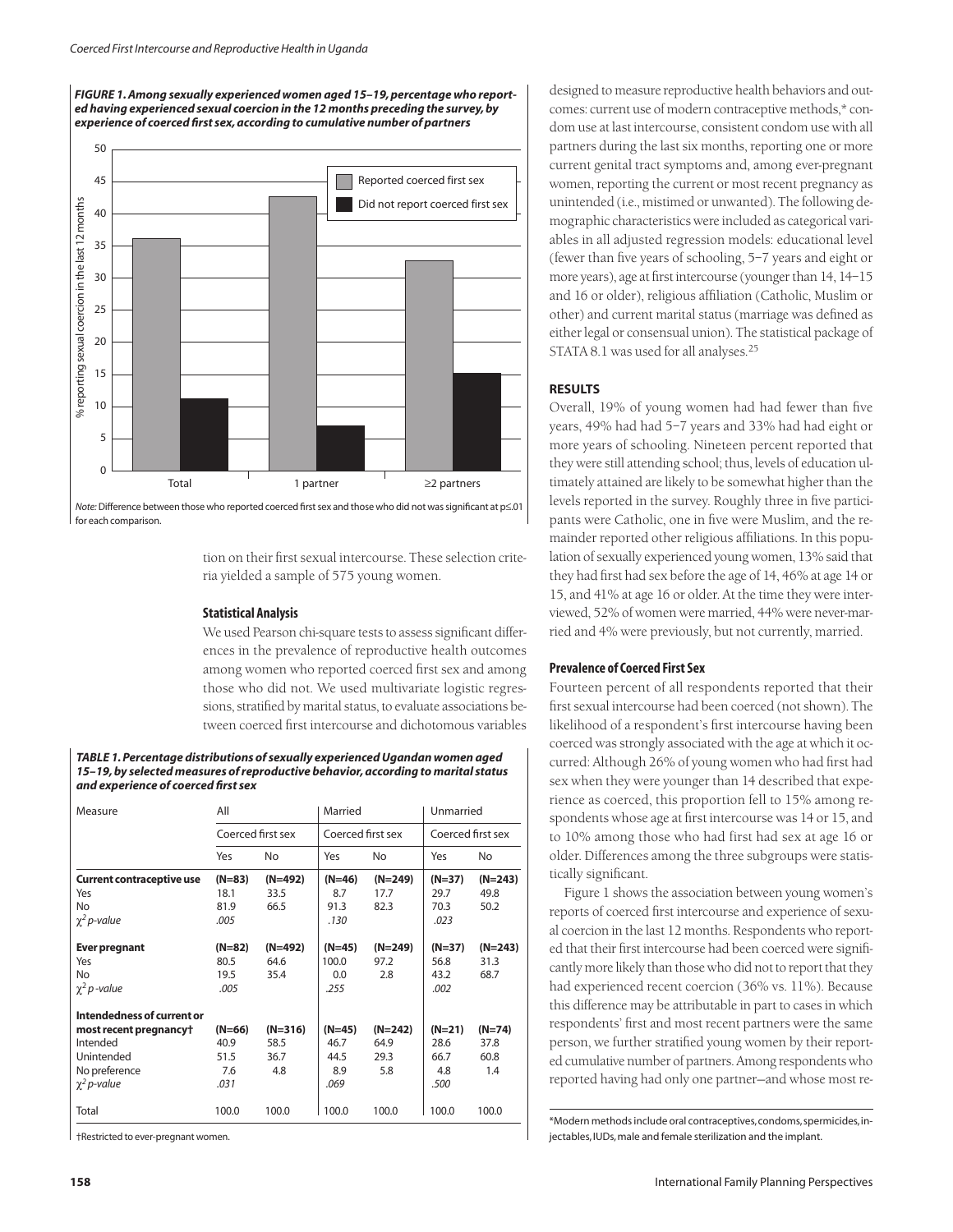cent partner was therefore presumably also the first partner—those whose first sex had been coerced were significantly more likely to report recent coercion than those whose first sex had not been forced (43% vs. 7%). Even among women who reported two or more cumulative partners whose first and most recent partners were probably different\*—the proportion experiencing recent coercion was significantly higher among those who reported coerced first sex than among those who did not (33% vs. 15%); this suggests that women whose first intercourse was coerced may be vulnerable to continued sexual coercion, even within subsequent partnerships.

### **Coerced First Sex and Reproductive Behavior**

Table 1 examines the relationships between coerced first intercourse and current contraceptive use, pregnancy and unintended pregnancy, overall and by marital status. Among all respondents, those who reported coerced first intercourse were significantly less likely than those who did not to be currently using contraceptives (18% vs. 34%). Although a similar pattern appeared among both currently married and unmarried young women, the difference was statistically significant only among the latter subgroup (30% vs. 50%).

A significantly higher percentage of young women who had been coerced into first intercourse than of those who had not been coerced reported having ever been pregnant (81% vs. 65%). This difference was also significant among unmarried women (57% vs. 31%) but not among married women, almost all of whom had experienced at least one pregnancy.

To measure unintended pregnancy, ever-pregnant women were asked to recall whether their current or most recent pregnancy had been wanted then, wanted later or unwanted. Among ever-pregnant young women, a significantly higher percentage of those who reported coerced first sex than of those who did not indicated that their current or most recent pregnancy had been unintended (52% vs. 37%). This differential was of borderline significance among currently married young women (45% vs. 29%, p=.069), and was not statistically significant among unmarried young women.

Further analysis revealed that among all ever-pregnant respondents, both unwanted and mistimed pregnancies were more common among young women who had been coerced than among those who had not (15% vs. 6% and 36% vs. 31%, respectively; data not shown).

## **Coerced First Sex and Sexual Risk Behavior**

Table 2 shows distributions of married and unmarried women by three indicators of sexual risk behavior—reported cumulative number of sexual partners, condom use at last sex and the consistency of condom use during the last six months—according to experience of coerced first inter-

\*For women reporting two or more cumulative partners, some current primary partners may also have been the initial sexual partners.

*TABLE 2. Percentage distributions of sexually experienced Ugandan women aged 15–19, by selected measures of sexual risk behavior, and according to marital status and experience of coerced first sex*

| Measure                                             | All<br>Coerced first sex |                 | Married<br>Coerced first sex |                  | Unmarried<br>Coerced first sex |                  |  |  |  |
|-----------------------------------------------------|--------------------------|-----------------|------------------------------|------------------|--------------------------------|------------------|--|--|--|
|                                                     |                          |                 |                              |                  |                                |                  |  |  |  |
|                                                     | Yes<br>$(N=83)$          | No<br>$(N=492)$ | Yes<br>$(N=46)$              | No.<br>$(N=249)$ | Yes<br>$(N=37)$                | No.<br>$(N=243)$ |  |  |  |
| <b>Cumulative no. of partners</b>                   |                          |                 |                              |                  |                                |                  |  |  |  |
|                                                     | 33.7                     | 49.2            | 32.6                         | 46.2             | 35.1                           | 52.3             |  |  |  |
| $\geq$ 2                                            | 66.3                     | 50.8            | 67.4                         | 53.8             | 64.9                           | 47.7             |  |  |  |
| $\chi^2$ p-value                                    | .001                     |                 | .088                         |                  | .052                           |                  |  |  |  |
| <b>Condom use at last sex</b>                       |                          |                 |                              |                  |                                |                  |  |  |  |
| No                                                  | 86.7                     | 67.1            | 95.6                         | 94.8             | 75.7                           | 38.4             |  |  |  |
| Yes                                                 | 13.3                     | 32.9            | 4.4                          | 5.2              | 24.3                           | 61.6             |  |  |  |
| $\chi^2 p$ -value                                   | .004                     |                 | .804                         |                  | .001                           |                  |  |  |  |
| Consistent condom use over last 6 mos. <sup>+</sup> |                          |                 |                              |                  |                                |                  |  |  |  |
| Always                                              | 7.2                      | 25.3            | 0.0                          | 1.6              | 16.2                           | 49.6             |  |  |  |
| Sometimes                                           | 18.1                     | 15.5            | 8.7                          | 11.2             | 29.7                           | 19.8             |  |  |  |
| Never                                               | 74.7                     | 59.3            | 91.3                         | 87.2             | 54.1                           | 30.6             |  |  |  |
| $\chi^2$ p-value                                    | .001                     |                 | .592                         |                  | .001                           |                  |  |  |  |
| Total                                               | 100.0                    | 100.0           | 100.0                        | 100.0            | 100.0                          | 100.0            |  |  |  |

†Total N for this measure was 574.

course. Overall, a modest but significant difference in cumulative number of partners was evident between respondents who had been coerced and those who had not: Young women whose first intercourse had been coerced were significantly more likely than those who had not been coerced to report having had two or more sexual partners (66% vs. 51%). This difference was of borderline statistical significance among both married and unmarried respondents.

A significant relationship was evident between coerced first intercourse and condom use at last sex: Respondents who reported coerced first intercourse were less likely than those who did not to say that they had used a condom at last intercourse (13% vs. 33%). Young women who reported coerced first sex were also less likely than other respondents to report that they had always used condoms with all sexual partners in the preceding six months (7%

#### *TABLE 3. Percentages of sexually experienced Ugandan women aged 15–19 who reported at least one genital tract symptom and who reported specific symptoms, by marital status and experience of coerced first sex*

| Symptom                            | All               |                 | Married           |                 | Unmarried         |                 |
|------------------------------------|-------------------|-----------------|-------------------|-----------------|-------------------|-----------------|
|                                    | Coerced first sex |                 | Coerced first sex |                 | Coerced first sex |                 |
|                                    | Yes<br>$(N=83)$   | No<br>$(N=492)$ | Yes<br>$(N=46)$   | No<br>$(N=249)$ | Yes<br>$(N=37)$   | No<br>$(N=243)$ |
| At least one symptom               | $42.2***$         | 20.5            | $43.5*$           | 28.1            | $40.5***$         | 12.8            |
| Lower abdominal pain               | $19.3***$         | 9.4             | 17.4              | 14.1            | $21.6***$         | 4.5             |
| Discharge                          | 10.8              | 7.3             | 8.7               | 10.0            | $13.5*$           | 4.5             |
| Vaginal itching or unpleasant odor | $18.1*$           | 9.8             | 17.4              | 11.7            | $18.9*$           | 7.8             |
| Frequent or painful urination      | 9.6               | 5.7             | 10.9              | 8.8             | 8.1               | 2.5             |
| Pain during intercourse            | 3.6               | 2.9             | 6.5               | 4.0             | 0.0               | 1.7             |
| Genital ulcer                      | $2.0*$            | 0.6             | 4.4               | 0.8             | 2.7               | 0.4             |
| Genital warts                      | 2.4               | 1.2             | 2.2               | 1.6             | 2.7               | 0.8             |

\*Difference from those who did not report coerced first sex significant at p≤.05.\*\*Difference from those who did not report coerced first sex significant at p≤.01. \*\*\*Difference from those who did not report coerced first sex significant at p≤.001.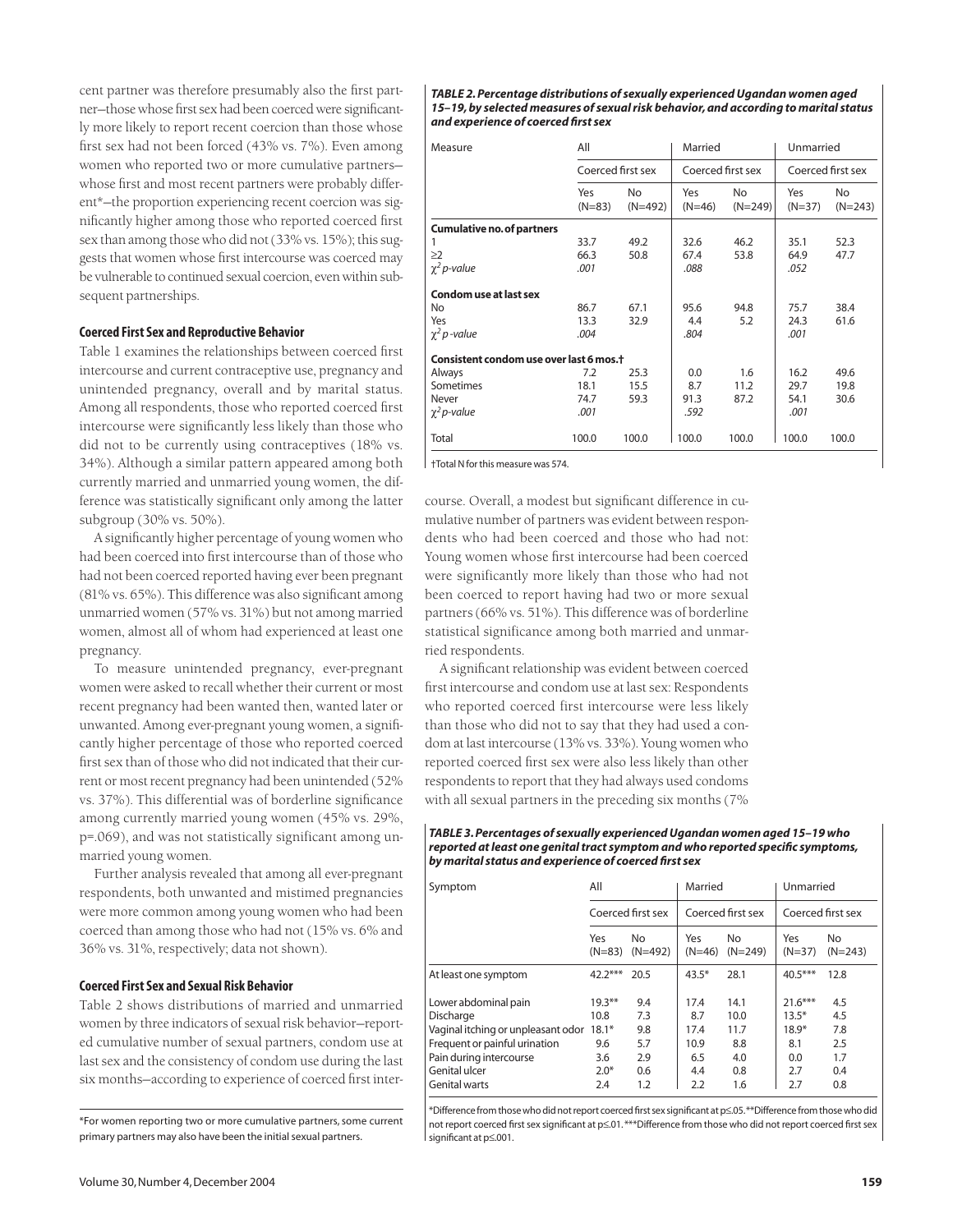*TABLE 4. Odds ratios (and 95% confidence intervals) from multiple logistic regressions assessing the association of reproductive health behaviors and outcomes with coerced first sex among sexually experienced Ugandan women aged 15–19*

| Behavior and<br>outcome                                       | Current contra-<br>ceptive use<br>$(N=575)$ | Condom use<br>at last sex<br>$(N=574)$ | Consistent condom use<br>during last 6 mos.<br>$(N=574)$ | $\geq$ 1 genital tract<br>symptom<br>$(N=575)$ | Current or most recent<br>pregnancy unintended <sup>+</sup><br>$(N=384)$ |  |
|---------------------------------------------------------------|---------------------------------------------|----------------------------------------|----------------------------------------------------------|------------------------------------------------|--------------------------------------------------------------------------|--|
| <b>Coerced first sex</b>                                      |                                             |                                        |                                                          |                                                |                                                                          |  |
| No                                                            | 1.00                                        | 1.00                                   | 1.00                                                     | 1.00                                           | 1.00                                                                     |  |
| Yes                                                           | $0.47(0.25-0.88)$ *                         | $0.26(0.12-0.55)$ ***                  | $0.19(0.08-0.50)$ ***                                    | 2.60 (1.57-4.32)***                            | $2.06(1.17-3.63)^{*}$                                                    |  |
| <b>Education level (yrs.)</b>                                 |                                             |                                        |                                                          |                                                |                                                                          |  |
| $<$ 5                                                         | 1.00                                        | 1.00                                   | 1.00                                                     | 1.00                                           | 1.00                                                                     |  |
| $5 - 7$                                                       | $1.34(0.72 - 2.52)$                         | $1.33(0.58-3.04)$                      | $2.54(0.79-8.15)$                                        | $0.97(0.58-1.62)$                              | $1.26(0.75-2.12)$                                                        |  |
| $\geq 8$                                                      | 2.90 (1.49-5.63)**                          | 3.98 (1.72-9.26)***                    | 7.38 (2.31-23.61)***                                     | $0.57(0.30-1.08)$                              | 1.94 (1.00-3.78)*                                                        |  |
| <b>Religious affiliation</b>                                  |                                             |                                        |                                                          |                                                |                                                                          |  |
| Other                                                         | 1.00                                        | 1.00                                   | 1.00                                                     | 1.00                                           | 1.00                                                                     |  |
| Catholic                                                      | $2.11(1.28-3.45)$ **                        | 1.57 (0.90-2.74)                       | 1.82 (1.00-3.34)                                         | $0.84(0.52 - 1.36)$                            | 1.65 (0.97-2.82)                                                         |  |
| Muslim                                                        | $1.33(0.71 - 2.50)$                         | $1.17(0.57 - 2.40)$                    | $0.78(0.35-1.70)$                                        | $0.82(0.43 - 1.54)$                            | $1.29(0.65 - 2.58)$                                                      |  |
| Age at first sex                                              |                                             |                                        |                                                          |                                                |                                                                          |  |
| < 14                                                          | 1.00                                        | 1.00                                   | 1.00                                                     | 1.00                                           | 1.00                                                                     |  |
| $14 - 15$                                                     | $1.22(0.65 - 2.32)$                         | $0.98(0.46 - 2.09)$                    | 1.17 (0.49-2.83)                                         | $0.73(0.42 - 1.27)$                            | $1.04(0.58-1.88)$                                                        |  |
| $\geq$ 16                                                     | 1.32 (0.63-2.78)                            | $1.33(0.56-3.17)$                      | 1.74 (0.65-4.66)                                         | $0.52(0.25-1.09)$                              | $0.70(0.32 - 1.55)$                                                      |  |
| <b>Marital status</b>                                         |                                             |                                        |                                                          |                                                |                                                                          |  |
| Unmarried                                                     | 1.00                                        | 1.00                                   | 1.00                                                     | 1.00                                           | 1.00                                                                     |  |
| Married                                                       | $0.29(0.19 - 0.44)$ ***                     | $0.05(0.03-0.10)$ ***                  | $0.02(0.01-0.06)$ ***                                    | $1.80(1.15-2.81)$ **                           | $0.40(0.24 - 0.65)$ ***                                                  |  |
| *p≤.05.**p≤.01.***p≤.001. †Restricted to ever-pregnant women. |                                             |                                        |                                                          |                                                |                                                                          |  |

\*p≤.05.\*\*p≤.01.\*\*\*p≤.001.†Restricted to ever-pregnant women.

vs. 25%), and were more likely to report that they had never used condoms (75% vs. 59%) during that time. Both associations were statistically significant.

## Stratification by marital status revealed that the relationships between coerced first sex and both measures of condom use remained significant only among unmarried women. Twenty-four percent of unmarried women who reported coerced first sex had used a condom at last sex, compared with 62% of those who reported no coercion at that time. When asked about condom use during the last six months, 16% of women who had been coerced had always used them, 30% had used them sometimes and 54% had never used them. Among women who had not been coerced, those proportions were 50%, 20% and 31%. Condom use among married young women was extremely low in both coercion categories.

#### **Coerced First Sex and Genital Tract Symptoms**

Overall, the proportion of adolescent women who reported at least one genital tract symptom was twice as high among those who had experienced coerced first sex as among those had not (42% vs. 21%), a statistically significant difference (Table 3, page 159). Moreover, the prevalence of specific symptoms was consistently higher among young women whose first intercourse had been coerced than among other respondents (2–19% vs. 1–10%); differences between the two groups were statistically significant for lower abdominal pain, vaginal itching or unpleasant odor, and genital ulcers. The proportion of married respondents who reported at least one genital symptom was significantly higher among young women whose first intercourse had been coerced than among others (44% vs. 28%). This relationship was even stronger among unmarried respondents (41% vs. 13%).

#### **Multivariate Analyses**

The relationships of risk behaviors and reproductive health outcomes with coerced first sex that were found at the bivariate level remained significant in the multivariate models, which controlled for education, religious affiliation, age at first sex and marital status (Table 4). Compared with young women who did not report coerced first intercourse, those who did had significantly reduced odds of current contraceptive use (odds ratio, 0.5). This negative relationship was even stronger for condom use at last intercourse (0.3) and for consistent condom use in the last six months (0.2). The risk of reporting one or more genital tract symptom was significantly higher among women who had experienced coerced first intercourse than among those who had not (2.6). Among ever-pregnant women, coercion was associated with significantly elevated odds of reporting the current or most recent pregnancy as unintended (2.1). In addition, having had eight or more years of schooling was strongly associated with contraceptive use, condom use at last sex and consistent condom use in the last six months (2.9–7.4). Catholic women had significantly higher odds of reporting current contraceptive use relative to those in the "other" religious affiliation category (2.1). Compared with unmarried respondents, currently married women had significantly decreased odds of current contraceptive use, condom use at last sex, consistent condom use and unintended pregnancy (0.02–0.40), and had significantly increased odds of reporting at least one genital tract symptom (1.8).

## **DISCUSSION**

At least three plausible mechanisms have been put forward to explain the potential association between physical or sexual violence and adverse reproductive health out-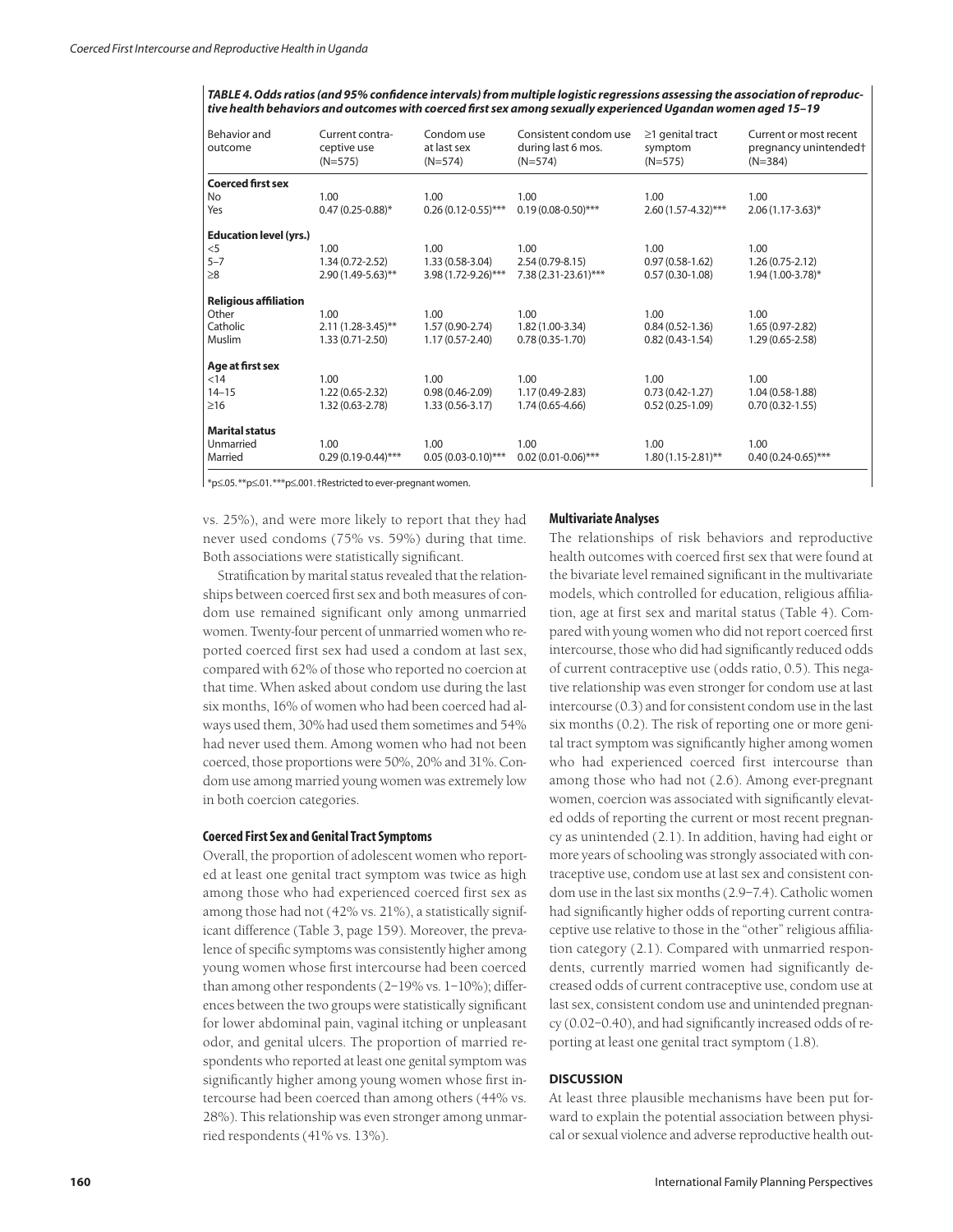comes. One mechanism concerns the direct biological effects of coerced intercourse, such as unintended pregnancy, abortion, and STIs and their sequelae.<sup>26</sup> A second mechanism suggests that physical or sexual violence may disempower women in negotiating safer sex and may negatively affect protective behaviors related to fertility regulation and STIs, including contraceptive use, STI treatment seeking, use of condoms and ability to affect their partners' risk-taking behavior.27 A third mechanism relates to sexual coercion and abuse during childhood, which may increase women's propensity to subsequently engage in high-risk sexual behavior during adolescence.<sup>28</sup>

Whether an indicator of subsequent elevated risk or a direct contributing factor, coerced first sex was strongly and systematically associated with a number of adverse reproductive health outcomes in our study: decreased contraceptive use, condom nonuse at last sex, inconsistent condom use during the last six months, unintended pregnancy, and genital tract symptoms, which may indicate the presence of an STI. Other research from Rakai has highlighted the significant association between coerced first intercourse and young women's risk of HIV infection.<sup>29</sup> That these associations may arise not solely from coercion at first sex, but from repeated acts of coerced intercourse, is suggested by our finding that young women whose first intercourse had been coerced were at increased risk of recent coercion, regardless of whether their first and current partners were the same person.

This is one of the first developing country studies to present evidence on the association between coerced first intercourse and adverse reproductive health outcomes among adolescent women; still, several limitations merit discussion. First, underreporting associated with respondents' reluctance to acknowledge a highly sensitive experience may have led to an underestimate of the prevalence of sexual coercion. However, the prolonged exposure of respondents to the Rakai Project and its interviewers over the past decade, the rapport that has been established between respondents and interviewers as a result of this exposure, and the safeguards for privacy and confidentiality of information are likely to have increased respondents' willingness to discuss the issue of sexual coercion. The order of questions on coerced first sex may also have contributed to underreporting: Respondents were initially asked whether their first sex had been coerced, which left them to define what constitutes coercion. Only those who answered affirmatively were asked about the range of coercive acts that accompanied first intercourse. If the order of questions had been reversed, more women might have identified coercive actions that had accompanied first sex and subsequently defined that experience as "coerced."

Second, our study is limited by the measurement of several reproductive health outcomes included in the analyses. For example, retrospective assessments of pregnancy intendedness often underestimate the prevalence of unintended pregnancy, largely because mothers tend to rationalize unintended births as having been intended.30 Moreover, the correspondence between self-reported genital

tract symptoms and clinically identified or laboratory-confirmed gynecological morbidity has been shown to be quite low.31 Nevertheless, self-reported symptoms are useful in assessing women's perceptions of gynecological problems and in many cases may indicate the presence of an STI. A related concern is that women with adverse reproductive health outcomes (e.g., unintended pregnancy and genital tract symptoms) may be more likely to view their first sexual experience in a negative light and to classify it as coerced. Although we cannot rule out this possibility, the absence of such response bias is supported by the findings from another study in Rakai, which revealed that the relationship between coerced first intercourse and HIV infection was statistically significant whether or not women were aware of their HIV status.32

Finally, we are unable to assume temporality or causality in the relationships between sexual coercion and the outcomes considered. Many of these observed associations may be attributable to unmeasured antecedent factors (e.g., unstable family environment or economic adversity) that both place young women at increased risk of sexual coercion during adolescence and increase their vulnerability to subsequent adverse reproductive health behaviors or outcomes. Moreover, the cross-sectional nature of the data complicates our ability to establish temporality or causality in many of the observed relationships,\* although this issue is addressed somewhat by our consideration of coercion at first intercourse as the exposure variable. Before assumptions of causality can be attributed to these associations, further quantitative and qualitative research is required to elucidate the specific pathways through which sexual coercion increases young women's vulnerability to adverse outcomes.

Our findings highlight the magnitude of the problem of sexual coercion among adolescent women in this rural Ugandan population. However, coerced intercourse represents only one of the more extreme forms of sexual abuse. Had the survey also included questions about attempted sexual coercion and forms of sexual abuse other than penetrative intercourse, the prevalence of sexual violence in our study would most likely have been substantially higher. In addition, it is noteworthy that the levels of coerced intercourse reported here are significantly lower than those reported by many studies from Sub-Saharan Africa. Other research suggests that the prevalence of sexual coercion—at least at first intercourse—appears to have significantly declined across successive age cohorts in Rakai.<sup>33</sup> It is of interest to consider the role this trend may have played in the apparent decrease in HIV prevalence that has recently taken place in Uganda.34

The issue of sexual coercion and violence remains largely overlooked within current family planning and reproductive health service programs. Although sexual abuse is

<sup>\*</sup>Most notably,it was impossible to determine from the data whether sexual coercion had led to unintended pregnancy or whether young women's partners had reacted to unintended pregnancy with physical or sexual violence.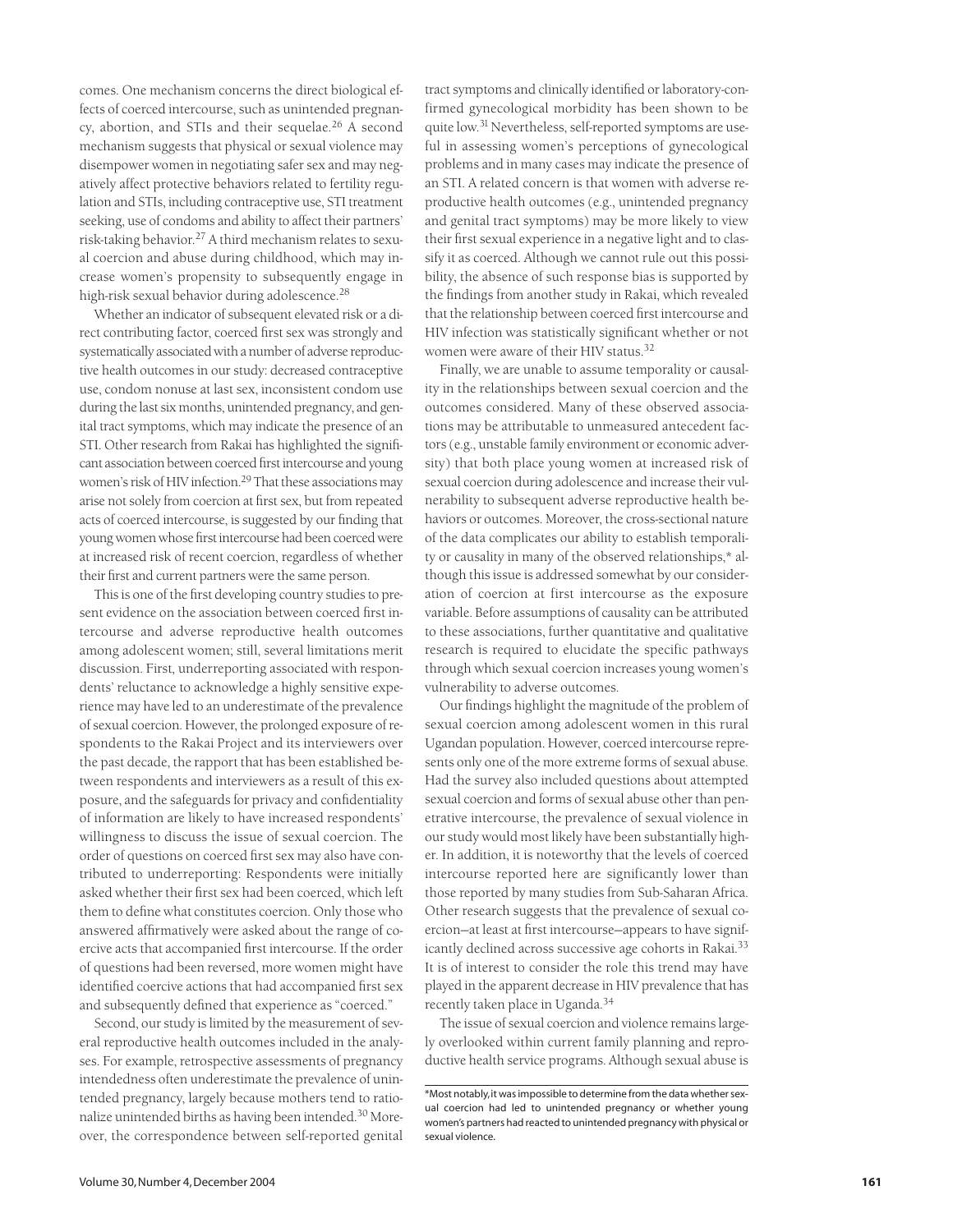an important social and public health issue in its own right, the results of our study strongly suggest that such behavior has major adverse consequences for important aspects of young women's sexual and reproductive health. Our study highlights the potential importance of addressing the issue of sexual coercion and violence as an integral component of current reproductive health service programs.

#### **REFERENCES**

**1.** World Health Organization (WHO), *Violence Against Women: A Priority Health Issue*, Geneva: WHO, 1997.

**2.** van der Straten A et al., Sexual coercion, physical violence, and HIV infection among women in steady relationships in Kigali, Rwanda, *AIDS and Behavior*, 1998, 2(1):61–73; Watts C et al., Withholding of sex and forced sex: dimensions of violence against Zimbabwean women, *Reproductive Health Matters*, 1998, 6(12):57–65; Coker AL and Richter DL, Violence against women in Sierra Leone: frequency and correlates of intimate partner violence and forced sexual intercourse, *African Journal of Reproductive Health*, 1998, 2(1):61–72; Haj-Yahia MM and Edleson EL, Predicting the use of conflict resolution tactics among engaged Arab-Palestinian men in Israel, *Journal of Family Violence*, 1994, 9(1):47–62; Ilkkaracan P and Women for Women's Human Rights, Exploring the context of women's sexuality in Eastern Turkey, *Reproductive Health Matters*, 1998, 6(12):66–75; Ellsberg M et al., Candies in hell: women's experiences of violence in Nicaragua, *Social Science & Medicine*, 2000, 51(11):1595–1610; and Martin SL et al., Sexual behaviors and reproductive health outcomes: associations with wife abuse in India, *Journal of the American Medical Association*, 1999, 282(20):1967–1972.

**3.** Abma J, Driscoll A and Moore K, Young women's degree of control over first intercourse: an exploratory analysis, *Family Planning Perspectives*, 1998, 30(1):12–18; Dickson N et al., First sexual intercourse: age, coercion, and later regrets reported by a birth cohort, *BMJ*, 1998, 316(7124):29–33; Ajuwon A et al., Experience of sexual coercion among adolescents in Ibadan, Nigeria, *African Journal of Reproductive Health*, 2001, 5(3):120–131; and Mulugeta E et al., Prevalence and outcomes of sexual violence among high school students, *Ethiopian Medical Journal*, 1998, 36(3):167–174.

**4.** Glover EK et al., Sexual health experiences of adolescents in three Ghanaian towns, *International Family Planning Perspectives*, 2003, 29(1):32–40; Somse P et al., Multiple sexual partners: results of a national HIV/AIDS survey in the Central African Republic, *AIDS*, 1993, 7(4):579–583; Buga GA et al., Sexual behaviour, contraceptive practice and reproductive health among school adolescents in rural Transkei, *South African Medical Journal*, 1996, 86(5):523–527; and Matasha E et al., Sexual and reproductive health among primary and secondary school pupils in Mwanza, Tanzania: need for intervention, *AIDS Care*, 1998, 10(5):571–582.

**5.** Rwenge M, Sexual risk behaviors among young people in Bamenda, Cameroon, *International Family Planning Perspectives*, 2000, 26(3):118– 123 & 130; and Caceres CF et al., Sexual coercion among youth and young adults in Lima, Peru, *Journal of Adolescent Health*, 2000, 27(5): 361–367.

**6.** Ajuwon AJ et al., Perceptions of sexual coercion: learning from young people in Ibadan, Nigeria, *Reproductive Health Matters*, 2001, 9(17):128–136; Hulton LA, Cullen R and Khalokho SW, Perceptions of the risks of sexual activity and their consequences among Ugandan adolescents, *Studies in Family Planning*, 2000, 31(1):35–46; and Wood K et al., "He forced me to love him": putting violence on adolescent sexual health agendas, *Social Science & Medicine*, 1998, 47(2):233–242.

**7.** Heise L, Moore K and Toubia N, *Sexual Coercion and Reproductive Health: A Focus on Research*, New York: Population Council, 1995; Garcia-Moreno C and Watts C, Violence against women: its importance for HIV/AIDS, *AIDS*, 2000, 14(3):S253–S265; and Krug EG et al., eds., *World Report on Violence and Health*, Geneva: WHO, 2002.

**8.** Brown SS and Eisenberg L, *The Best Intentions: Unintended Pregnancy and the Well-Being of Children and Families*, Washington, DC: National Academy Press, 1995; Cokkinides V et al., Physical violence during pregnancy: maternal complications and birth outcomes, *Obstetrics & Gynecology*, 1999, 93(5):661–666; Curry MA et al., Effects of abuse on

maternal complications and birth weight in adult and adolescent women, *Obstetrics & Gynecology*, 1998, 92(4):530–534; Dietz PM et al., Unintended pregnancy among adult women exposed to abuse or household dysfunction during their childhood, *Journal of the American Medical Association*, 1999, 282(14):1359–1364; Gazmararian JA et al., The relationship between pregnancy intendedness and physical violence in mothers and newborns, *Obstetrics & Gynecology*, 1995, 85(6): 1031–1038; Boyer D and Fine D, Sexual abuse as a factor in adolescent pregnancy and child maltreatment, *Family Planning Perspectives*, 1992, 24(1):4–19; Butler RJ and Burton LM, Rethinking teenage childbearing: is sexual abuse a missing link? *Family Relations*, 1990, 39(2): 73–80; Roosa MW et al., The relationship of childhood sexual abuse to teenage pregnancy, *Journal of Marriage and Family*, 1997, 59(1): 119–130; and Stewart D et al., Physical abuse during pregnancy, *Canadian Medical Association Journal*, 1993, 149(9):1257–1263.

**9.** Jewkes R et al., Relationship dynamics and teenage pregnancy in South Africa, S*ocial Science & Medicine*, 2001, 52(5):733–744; Hof C and Richters A, Exploring the intersections between teenage pregnancy and gender violence: lessons from Zimbabwe, *African Journal of Reproductive Health*, 1999, 3(1):51–65; and Martin SL et al., 1999, op. cit. (see reference 2).

**10.** Bawah AA et al., The impact of family planning on gender relations in Northern Ghana, *Studies in Family Planning*, 1999, 30(1):54–66; Folch-Lyon E et al., Focus group and survey research on family planning in Mexico, *Studies in Family Planning*, 1981, 12(2):409–432; and Martin SL et al., 1999, op. cit. (see reference 2).

**11.** Eby KK et al., Health effects on experiences of sexual violence for women with abusive partners, *Health Care for Women International*, 1995, 16(6):563–575; Schei B, Physically abusive spouse—a risk factor of pelvic inflammatory disease, *Scandinavian Journal of Primary Health Care*, 1991, 9(1):41–45; Schei B, Psycho-social factors in pelvic pain: a controlled study of women living in physically abusive relationships, *Acta Obstetricia et Gynecologia Scandinavica*, 1990, 69(1):67–71; and Schei B and Bakketeig LS, Gynaecological impact of sexual and physical abuse by spouse: a study of a random sample of Norwegian women, *British Journal of Obstetrics and Gynaecology*, 1989, 96(12): 1379–1383.

**12.** Amaro H et al., Violence during pregnancy and substance abuse, *American Journal of Public Health*, 1990, 80(5):575–579; and Martin SL et al., Domestic violence and sexually transmitted diseases: the experience of prenatal care patients, *Public Health Reports*, 1999, 114(3): 262–268.

**13.** Maman S et al., The intersections of HIV and violence: directions for future research and interventions, *Social Science & Medicine*, 2000, 50(4):459–478; and Garcia-Moreno C and Watts C, 2000, op. cit. (see reference 7).

**14.** Maman S et al., HIV-positive women report more lifetime partner violence: findings from a voluntary counseling and testing clinic in Dar es Salaam, Tanzania, *American Journal of Public Health*, 2002, 92(8): 1331–1337; van der Straten A et al., Couple communication, sexual coercion and HIV risk reduction in Kigali, Rwanda, *AIDS*, 1995, 9(8):935–944; Quigley M et al., Case-control study of risk factors for incident HIV infection in rural Uganda, *Journal of Acquired Immune Deficiency Syndrome*, 2000, 23(5):418–425.

**15.** Choi KH et al., Sexual harassment, sexual coercion, and HIV risk among U.S. adults 18–49 years, *AIDS and Behavior*, 1998, 2(1):33–40; He H et al., Violence and HIV sexual risk behaviors among female sex partners of male drug users, *Women & Health*, 1998, 27(1/2):161–175; and Somse P et al., 1993, op. cit. (see reference 4).

**16.** He H et al., 1998, op. cit. (see reference 15); Kalichman SC et al., Sexual coercion, domestic violence, and negotiating condom use among low-income African American women, *Journal of Women's Health*, 1998, 7(3):371–378; Wingood GM et al., Adverse consequences of intimate partner abuse among women in non-urban domestic violence shelters, *American Journal of Preventive Medicine*, 2000, 19(4):270–275; and Wingood GM and DiClemente RJ, The effects of an abusive primary partner on the condom use and sexual negotiation practices of African-American women, *American Journal of Public Health*, 1997, 87(6):1016–1018.

**17.** Ntozi J and Lubega M, Patterns of sexual behaviour and the spread of AIDS in Uganda, in Dyson T, ed., *Sexual Behaviour and Networking:*